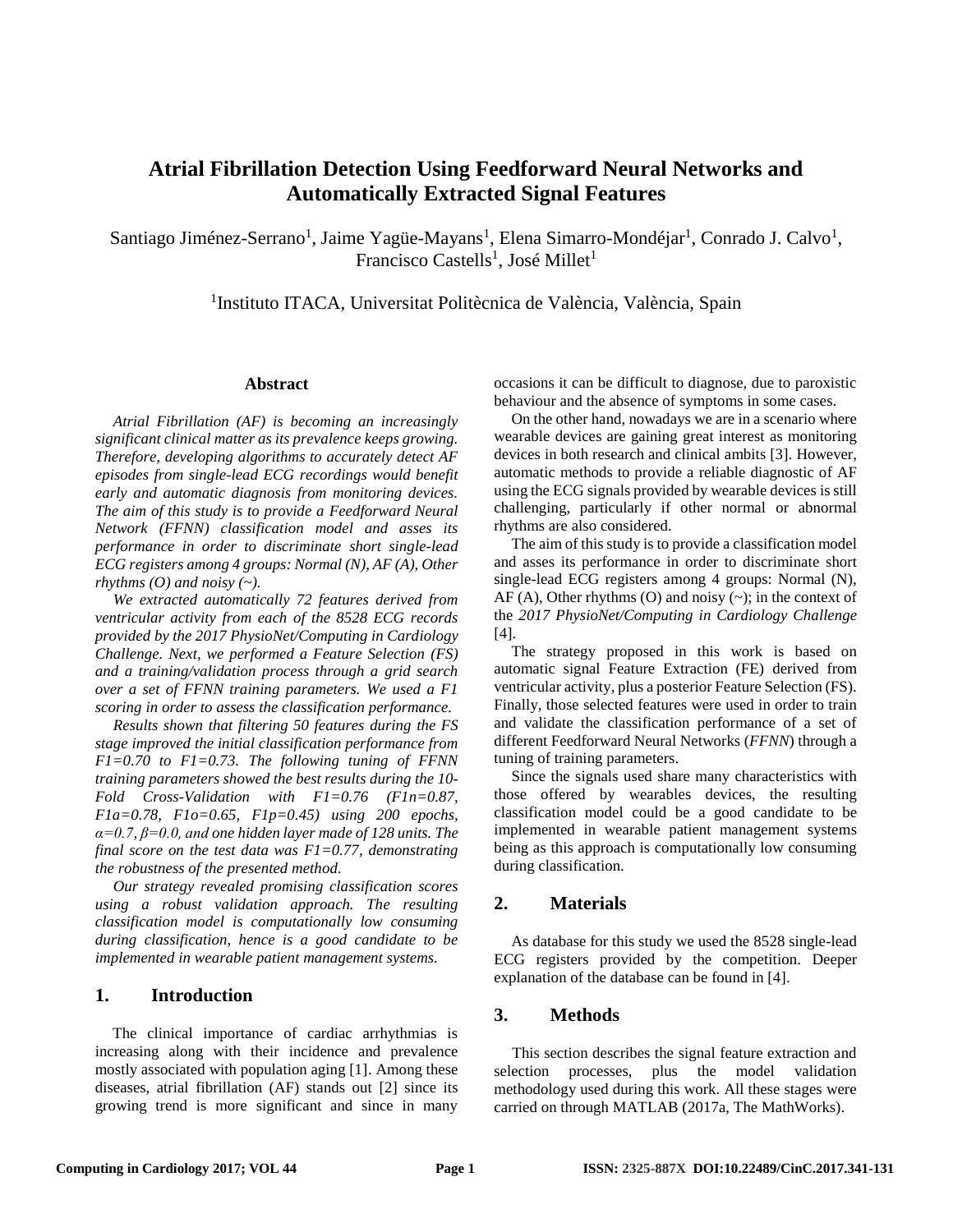#### **3.1. Signal preprocessing**

Provided signals were already band-pass filtered between 0.5Hz and 40Hz, so we performed an artefacts filtering as unique signal preprocessing stage. To do so, we used a 0.5 second sliding window in order to calculate aberrant maximum and minimum values, and sections surrounded by outliers were not considered for analysis purposes.

# **3.2. Scoring**

2017 PhysioNet/Computing in Cardiology Challenge scoring rules are described in [4], where F1a, F1n, F1o and F1p are the individual score for A, N, O and  $\sim$  classes respectively. F1 represents the mean among F1a, F1n and F1o values, and consequently the classification performance for a given model in this work. We report F1p although is not necessary in order to calculate F1.

# **3.3. Feature Extraction**

We automatically extracted 72 signal features derived from ventricular activity from each ECG record. Atrial activity related features were avoided since atrial signal can be easily obscured by artifacts and noise, or even not be present in the signal. To carry out this task, initially, we extracted the *RR* sequence using a *QRS* detector based on the first derivative of the ECG. Then we filtered the outliers from the *RR* sequence, and obtained the first and second derivatives of that sequence (*RRd1*, *RRd2*).

Using the above information, the extracted signal features can be grouped as:

1. Basic statistics (mean, standard deviation, kurtosis, skewness) over the *RR*, *RRd1* and *RRd2* sequences. 9 features.

2. Features based on *RRd1*: *RMSSD*, *pNN25*, *pNN50*, *pNN75*, where *pNNxx* denotes the percentage of intervals between normal beats exceeding *xx* ms. 4 features.

3. Lorenz plot-based features using *RRd2*: Angular variability, dispersion of the distance between points to origin, and differences between 2 and 3 consecutive beats. 8 features.

4. Same statistics as in points 1 and 2, but using an 8 seconds sliding window and a step size of 2 seconds. Once the matrix of values is obtained using each signal interval, we extracted the minimum, maximum, mean and standard deviation for each feature, appending all this values in a 44 features vector.

5. Other features: Shannon entropy of the *RR* sequence, Lempel-Ziv complexity of the *RR* time series after binarization using the median as threshold, and ratio between the number of different *QRS* patterns found and the total number of waves detected. 3 features.

6. Dynamic Time Warping (*DTW*) distance value among

the mean *pNNx* vector [5] for each class (*pNNx(A)*,  $pNNx(N)$ ,  $pNNx(O)$ ,  $pNNx(\sim)$  and the corresponding *pNNx(i)* vector for each *i* sample. 4 features.

The last features group was the unique that needed a previous processing of the dataset in order to obtain the mean *pNNx* vectors for each class. Figures 1 and 2 show the result from varying the threshold, denoted by *x*, to obtain the ratio of consecutive *RR* that differs more than *x* ms. Figure 2 also shows standard deviation of measures for N and A groups.



Figure 1: Mean *pNNx* vectors [5] obtained at the provided dataset for each class: *pNNx(A)*, *pNNx(N)*, *pNNx(O)* and  $pNNx(-)$ . These vectors are necessary in order to get the *DTW* distance of any other *i* sample with its own *pNNx(i)*.



Figure 2: Mean *pNNx* vectors [5] and their standard deviation for class A and N (*pNNx(A)*, *pNNx(N)*).

Using the vectors presented above, we propose 4 new features (group 6) using the *DTW* metric in order to calculate a distance among the *pNNx* vector generated for each *i* sample (*pNNx(i)*), and each mean *pNNx* vectors corresponding to each class: *pNNx(A)*, *pNNx(N)*, *pNNx(O)* and  $pNNx(\sim)$ . Hence, these new distance features are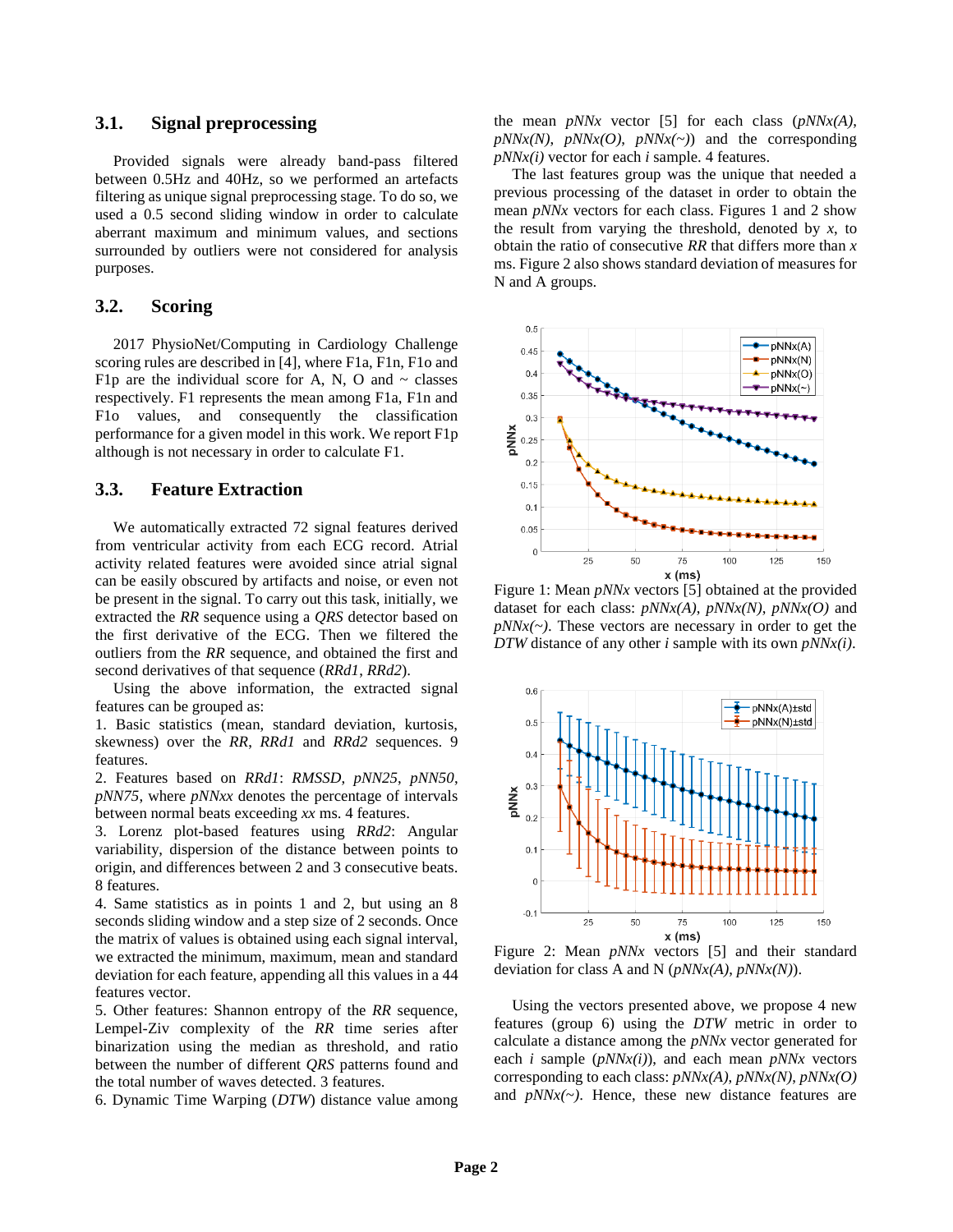denoted as

| $DtwNNa(i) = DTW(pNNx(A), pNNx(i))$    |  |
|----------------------------------------|--|
| $DtwNNn(i) = DTW(pNNx(N), pNNx(i))$    |  |
| $DtwNNo(i) = DTW(pNNx(0), pNNx(i))$    |  |
| $DtwNNp(i) = DTW(pNNx(\sim), pNNx(i))$ |  |

Figure 3 shows the boxplot using *DtwNNn* values in our dataset. Using all the above detailed features, we created a dataset consisting of 8528 samples and 72 features for each sample.



Figure 3: Boxplot of the *DtwNNn* proposed feature values obtained using the *DTW* distance among each *pNNx(i)* value of the database and the mean *pNNx(N)* vector corresponding to the Normal rhythm class.

### **3.4. Feature dataset preprocessing**

First, for each feature, outliers exceeding 3 times the standard deviation above or below the median were replaced by these same limits.

Next, if some sample contained a *NaN* value due to a feature extraction error, we removed that sample from the dataset. According to this rule, 25 samples were removed from the dataset, obtaining a final dataset with 8503 samples. Since 64% of removed samples corresponded to Noisy class, during the test stage we classify as  $(\sim)$  those containing some *NaN* value. Finally, we performed a zscore using the training set to rescale the whole dataset.

#### **3.5. Feature Selection**

A FFNN with 1 hidden layer of 128 units was used in order to determine the *F1* score through a hold-out strategy (50%-50% train/test split), using 75 epochs to avoid overfitting. To determine the best learning rate (*α*) and momentum (*β*) *FFNN* training parameters for this stage, an initial grid-search was performed. Next, we carried out a

Feature Selection (FS) using a backward-elimination approach. Initially, all the variables are included in the dataset. A relaxation condition was added to the FS process in order to avoid early stopping criteria: if during the current iteration *(j)* of the algorithm, *F1* score does not increase respect the  $(j-1)$  iteration, we select as feature to be removed the one that maximized *F1* during the iteration *(j)* if and only if  $FI_{(j)}$  >  $(FI_{(j-1)} - 0.05)$ .

#### **3.6. FFNN training and validation**

Using as inputs the selected features, we performed a grid search over the training parameters of a *FFNN* (*α*, *β*, architecture) in two stages: 1) A wide grid-search using a hold-out validation approach (50%-50% train/test split) using 100 epochs; 2) Assessment of the 10 best training parameters combinations through a 10-Fold Cross-Validation (10F-CV) using 100 and 200 epochs respectively. Finally, parameters allowing to achieve higher *F1* score were used in order to train the final FFNN with the whole dataset, to be submitted for the Challenge competition.

# **4. Results**

Results showed an initial F1 score of 0.709 using the 72 original features, achieved with  $\alpha$ =0.6, β=0.1 (FFNN 1 hidden layer of 128 units). During the FS stage, we removed 50 features, achieving a new F1 score of 0.734. We found that the *DtwNNn* and *DtwNNp* proposed features were within the selected set of features.

Table 1. Best *F1* scores achieved during hold-out validation stage using 100 epochs. Training parameters: number of units in the hidden layer (Architecture), learning rate (*α*), momentum (*β*).

| $\cdots$ $\cdots$ | v.,        |     |        |
|-------------------|------------|-----|--------|
| Architecture      | $(\alpha)$ | (B) | F1     |
| [1024]            | 0.7        | 0.1 | 0.7360 |
| $[512]$           | 0.6        | 0.1 | 0.7356 |
| [512]             | 0.5        | 0.1 | 0.7332 |
| [128]             | 1.0        | 0.1 | 0.7320 |
| [512]             | 0.5        | 0.4 | 0.7318 |
| $[128]$           | 0.7        | 0.0 | 0.7310 |
| $[256]$           | 0.5        | 0.1 | 0.7301 |
| $[256]$           | 0.5        | 0.4 | 0.7301 |
| [512]             | 0.8        | 0.1 | 0.7299 |
| [512]             | 0.7        | 0.4 | 0.7298 |

Table 1 shows the results during the hold-out validation stage and Table 2 shows the results during the 10F-CV stage. All the FFNN reported consisted in 1 hidden layer. Best F1 score value was 0.7644, achieved with a FFNN made of 118 units in the hidden layer, using 200 epochs,  $α=0.7$  and β=0.0. Finally, the FFNN trained with the whole training dataset and the best training parameters achieve a